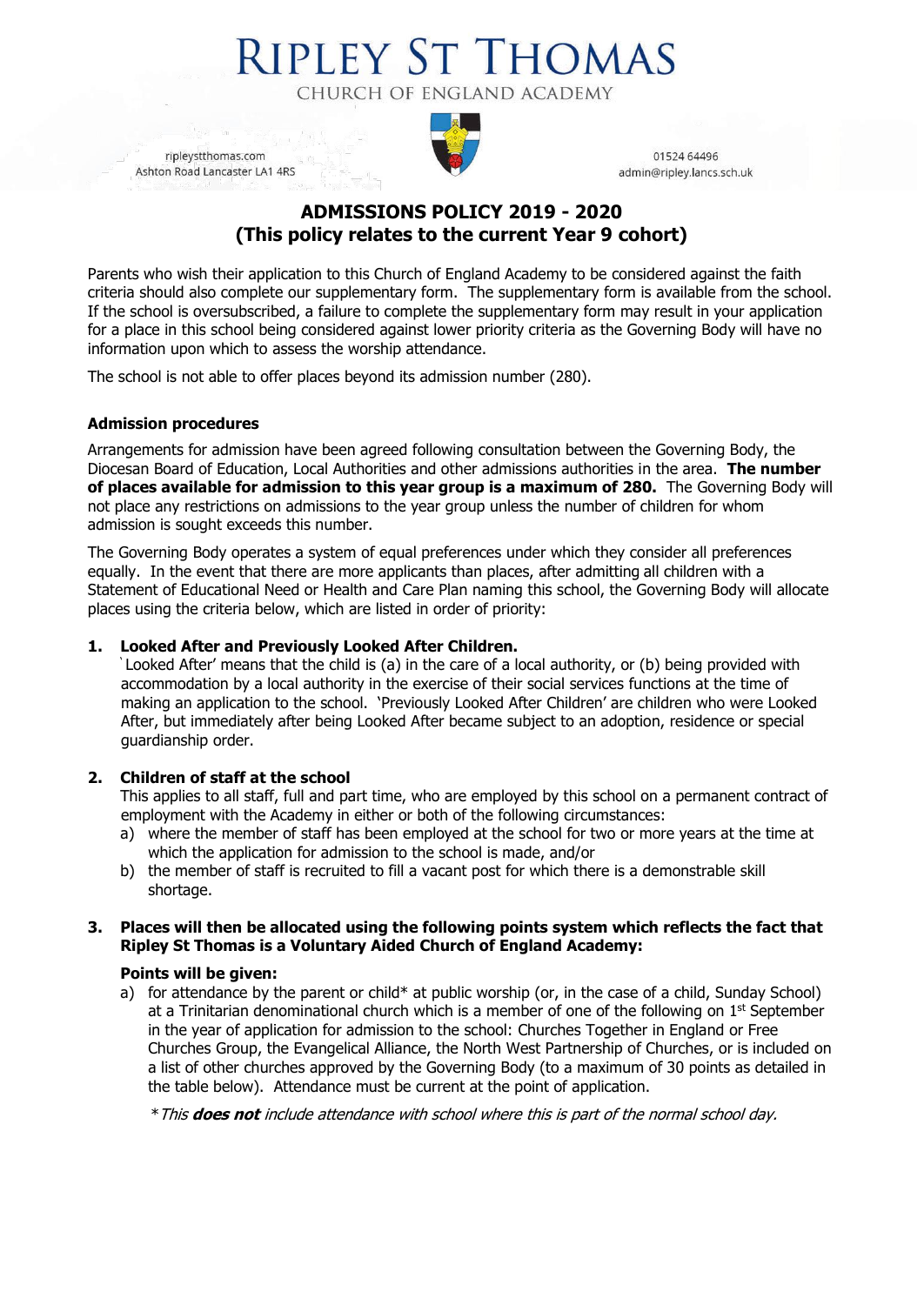|                           | More than 2 years | Between 1 and 2 years | Less than a year |
|---------------------------|-------------------|-----------------------|------------------|
| <b>Weekly/Fortnightly</b> | 30                | 25                    |                  |
| Once per month            | 20                | 15                    |                  |
| Occasionally              | 10                |                       |                  |

The list of Churches Together in England and members of the Free Churches Group can be found on the website [www.cte.org.uk.](http://www.cte.org.uk/) Churches in membership of the equivalent bodies in Northern Ireland, Scotland and Wales are accepted. Members of the Evangelical Alliance can be found on the website [www.eauk.org.](http://www.eauk.org/) Members of the North West Partnership of Churches can be found on the website [www.northwestpartnership.com.](http://www.northwestpartnership.com/)

Other churches approved by the Governing Body are: Capernwray Evangelical, Kings Community Church, Morecambe Community Church.

Information concerning Church attendance must be verified through the submission of a Supplementary Form, which is available from the Academy and which must be completed by the parent together with the appropriate member of the clergy and counter-signed by the latter.

#### **Church closure because of Covid-19**

In the event that during the period specified for attendance at worship the church has been closed for public worship and has not provided alternative premises for that worship, the requirements of these admissions arrangements in relation to the regularity of attendance will be based on the period(s) when the church or alternative premises have been available for public worship.

Clergy should assume that attendance for the closed period would have continued to be in line with the previously observed pattern, and should include the period of closure in the overall period of attendance.

The church building is classed as closed for public worship unless it is open for unrestricted and fully public worship (ie restricted worship is not public worship).

- b) to children who attend a Church of England Primary School which is part of the Bay Learning Trust, or a Ripley Trust Foundation School (ie Scotforth St Paul's, Lancaster Christ Church, Skerton St Luke's) (10 points).
- c) to children who attend any other Church of England Primary School (5 points).
- d) to brothers and sisters of those children who are currently on the school roll and who will be continuing into the next academic year (5 points). Note: "brother" or "sister" includes step, half, foster and adopted siblings living at the same address.

Where two or more applicants achieve the same number of points under criterion 3, then the distance between the Ordnance Survey address points for the school and the home measured in a straight line will be used as the final determining factor, nearer addresses having priority over more distant ones. This address point is within the body of the property and usually located at its centre.

4. **In the event that places remain unfilled after the application of criteria 1 - 3, remaining places will be allocated according to the straight line distance from home to school**, nearer addresses having priority over more distant ones.

#### **Waiting list**

Where we have more applications than places, the admissions criteria will be used. Children who are not admitted will have their name placed on a waiting list. The names on this waiting list will be in the order resulting from the application of the admissions criteria. Since the date of application cannot be a criterion for the order of names on the waiting list, late applicants for the school will be slotted into the order according to the extent to which they meet the criteria. Thus it is possible for a child who moves into the area later to have a higher priority than one who has been on the waiting list for some time. If a place becomes available within the admission number, the child whose name is at the top of the list will be offered a place. This is not dependent on whether an appeal has been submitted. The waiting list will operate for the full autumn term.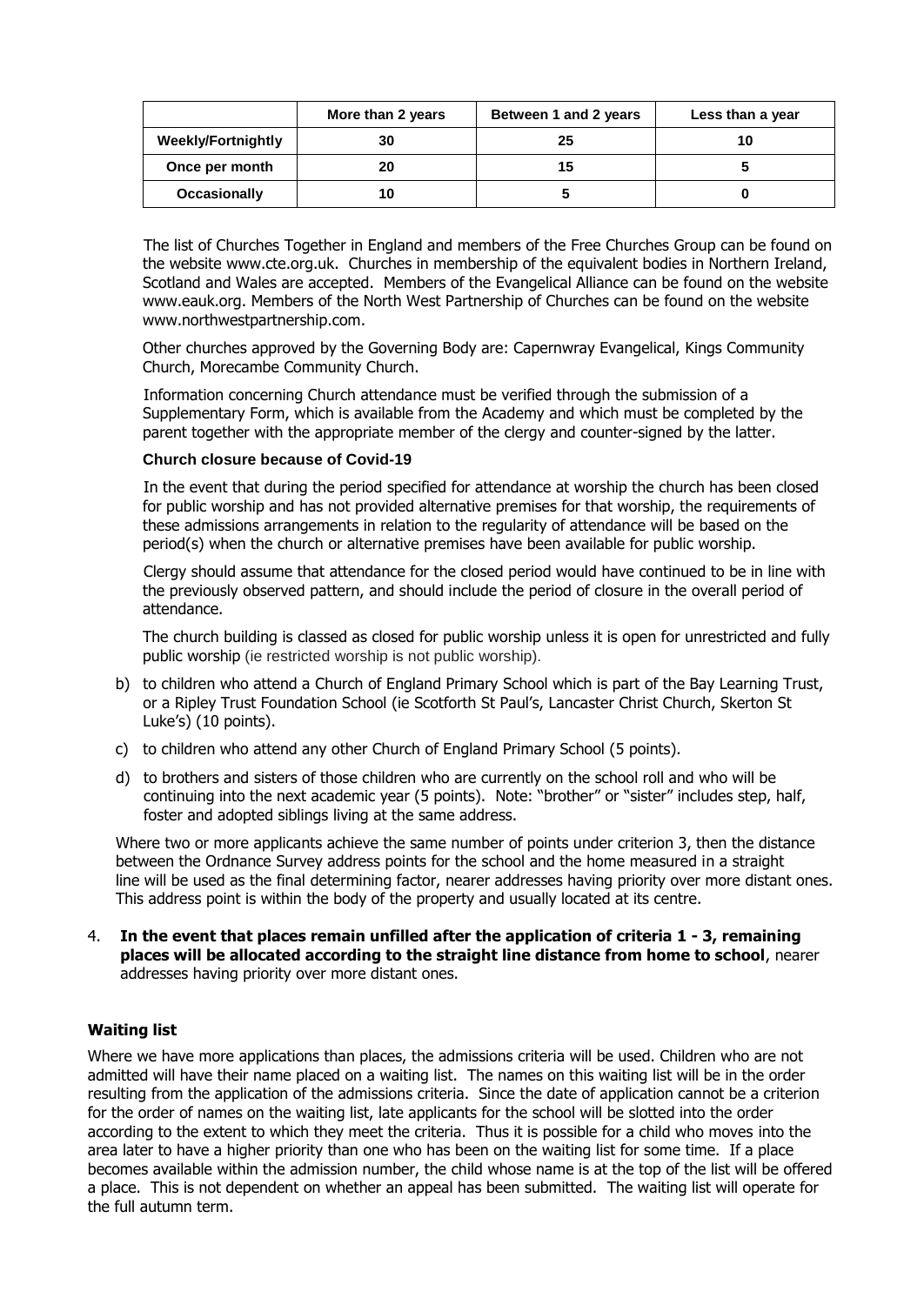#### **Address of pupil**

The address used on the school's admission form must be the current one at the time of application, i.e. the family's main residence. If the address changes subsequently, the parents should notify the school. Where the parents live at different addresses, and there is shared parenting, the address used will normally be the one where the child wakes up for the majority of Monday to Friday mornings. If there is any doubt about this, then the address of the Child Benefit recipient will be used. Parents may be asked to show evidence of the claim that is being made for the address, e.g. identity cards of various sorts showing the child's address as the one claimed. Where there is dispute about the correct address to use, the Governing Body reserves the right to make enquiries of any relevant third parties, e.g. the child's GP, Council Tax Office, Electoral Registration Officer, utilities provider. For children of UK Service personnel and other Crown Servants returning to the area proof of the posting is all that is required.

#### **Non-routine admissions**

It sometimes happens that a child needs to change school other than at the "normal" time; such admissions are known as non-routine admissions or in-year admissions. Parents wishing their child to attend this school should contact the Chairman of the Governors' Admissions Committee, c/o the School, in writing. They will be provided with an application form and Supplementary Form once they have a definite local address. The admissions committee will consider the application and if there is a place in the appropriate year group, then the Governing Body will arrange for the admission to take place. If there is no place, information about how to appeal against the refusal will be provided. Appeals for children moving into the area will not be considered until there is evidence of a permanent address, e.g. exchange of contracts or tenancy agreement with rent book.

Please note that you cannot re-apply for a place at a school within the same school year unless there has been relevant, significant and material change in the family circumstances.

# **Appeals**

Where the Governors are unable to offer a place because the school is oversubscribed parents have the right to appeal to an independent admission appeal panel set up under the School Standards and Framework Act, 1998, as amended by the Education Act, 2002. Parents will have the opportunity to submit their case to the panel in writing and also to attend in order to present their case. **Parents/guardians should request an appeal form from the Clerk to the Governors at the school and return it within 20 school days of receiving the letter refusing a place.** You will normally receive 14 days' notice of the place and time of the hearing.

Appeals which are received after the deadline will be slotted into the schedule where this is possible. There is no guarantee that this will happen and late appeals may be heard after the stipulated date at a second round of hearings. The schedule is subject to change depending upon the availability of appeal panel members, clerks, venues and the number of appeals for each school (which will vary year on year).

Please note that this right of appeal against the Governors' decision does not prevent you from making an appeal in respect of any other school.

#### **Fraudulent applications**

Where the Governing Body discovers that a child has been awarded a place as the result of an intentionally misleading application from a parent (for example a false claim to residence or of involvement in a place of worship) which effectively denies a place to a child with a stronger claim, then the Governing Body is required to withdraw the offer of the place. The application will be considered afresh and a right of appeal offered if a place is refused.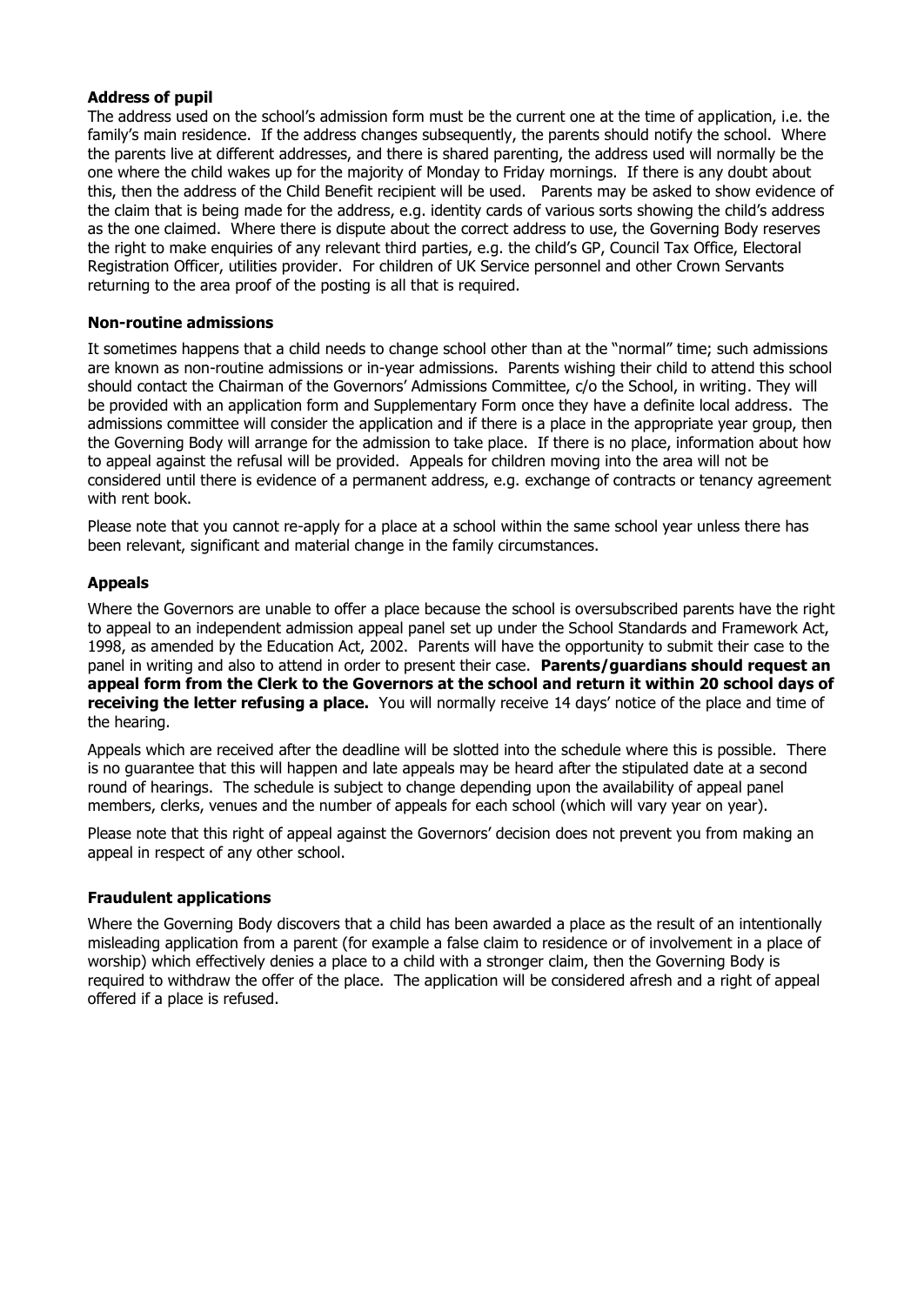# **RIPLEY ST THOMAS** CHURCH OF ENGLAND ACADEMY



ripleystthomas.com Ashton Road Lancaster LA1 4RS

01524 64496 admin@ripley.lancs.sch.uk

# **SUPPLEMENTARY FORM (for current Year 9 cohort)**

| Is the child Looked After or Previously Looked After? (Please see criterion 1 on the admissions policy for definitions) YES / NO                                 |                                                                                                      |  |  |  |  |
|------------------------------------------------------------------------------------------------------------------------------------------------------------------|------------------------------------------------------------------------------------------------------|--|--|--|--|
| Address (ie where the child wakes up for the majority of Monday to Friday mornings):                                                                             |                                                                                                      |  |  |  |  |
|                                                                                                                                                                  |                                                                                                      |  |  |  |  |
| Name and address of school the child currently attends:                                                                                                          |                                                                                                      |  |  |  |  |
|                                                                                                                                                                  |                                                                                                      |  |  |  |  |
| Parent/Guardian with whom the child normally resides:                                                                                                            |                                                                                                      |  |  |  |  |
|                                                                                                                                                                  | $\mathsf{Forename}(s) \dots \dots \dots \dots \dots \dots \dots \dots \dots \dots \dots \dots \dots$ |  |  |  |  |
| Is the parent a member of staff at Ripley St Thomas CE Academy? YES / NO                                                                                         |                                                                                                      |  |  |  |  |
| Please give the name(s) and tutor group(s) of any brothers or sisters who currently attend this school                                                           |                                                                                                      |  |  |  |  |
|                                                                                                                                                                  |                                                                                                      |  |  |  |  |
| PLEASE COMPLETE THIS SECTION TOGETHER WITH YOUR VICAR, PRIEST, MINISTER ETC. You must refer to the<br>Admissions Policy before completing this part of the form. |                                                                                                      |  |  |  |  |
|                                                                                                                                                                  |                                                                                                      |  |  |  |  |
|                                                                                                                                                                  |                                                                                                      |  |  |  |  |

Dates of attendance: **From (MM/YYYY)** . . . . . . . . . . . . . . . . . . . . . . . . . . . **to (MM/YYYY)** . . . . . . . . . . . . . . . . . . . . . . . .

How often has the parent **or** child attended **public worship** at this church or Sunday school on average? Please tick the appropriate box. *NB. Do not include attendance with school where this is part of the normal school day.* **Please complete for EITHER the parent OR the child (not both). Please tick one box only. Please see overleaf for guidance concerning the calculation of attendance during the period that places of worship were closed as a result of Covid-19.**

|                           | More than 2 years | Between 1 and 2 years | Less than a year |
|---------------------------|-------------------|-----------------------|------------------|
| <b>Weekly/Fortnightly</b> |                   |                       |                  |
| Once per month            |                   |                       |                  |
| Occasionally              |                   |                       |                  |

**Signed** . . . . . . . . . . . . . . . . . . . . . . . . . . . . . . . (Parent) **Contact Tel No** . . . . . . . . . . . . . . . . . . . . . . . .

PTO

I confirm that the above church is a member of the following (*please tick appropriate box*)

| Churches Together in<br>England $\square$<br>cte.org.uk | Free Churches Group $\Box$<br>freechurches.org.uk | Evangelical Alliance $\Box$<br>eauk.org | North West Partnership of<br>Churches $\Box$<br>northwestpartnership.com | None $\Box$ |
|---------------------------------------------------------|---------------------------------------------------|-----------------------------------------|--------------------------------------------------------------------------|-------------|
|                                                         |                                                   |                                         |                                                                          |             |
|                                                         |                                                   |                                         |                                                                          |             |